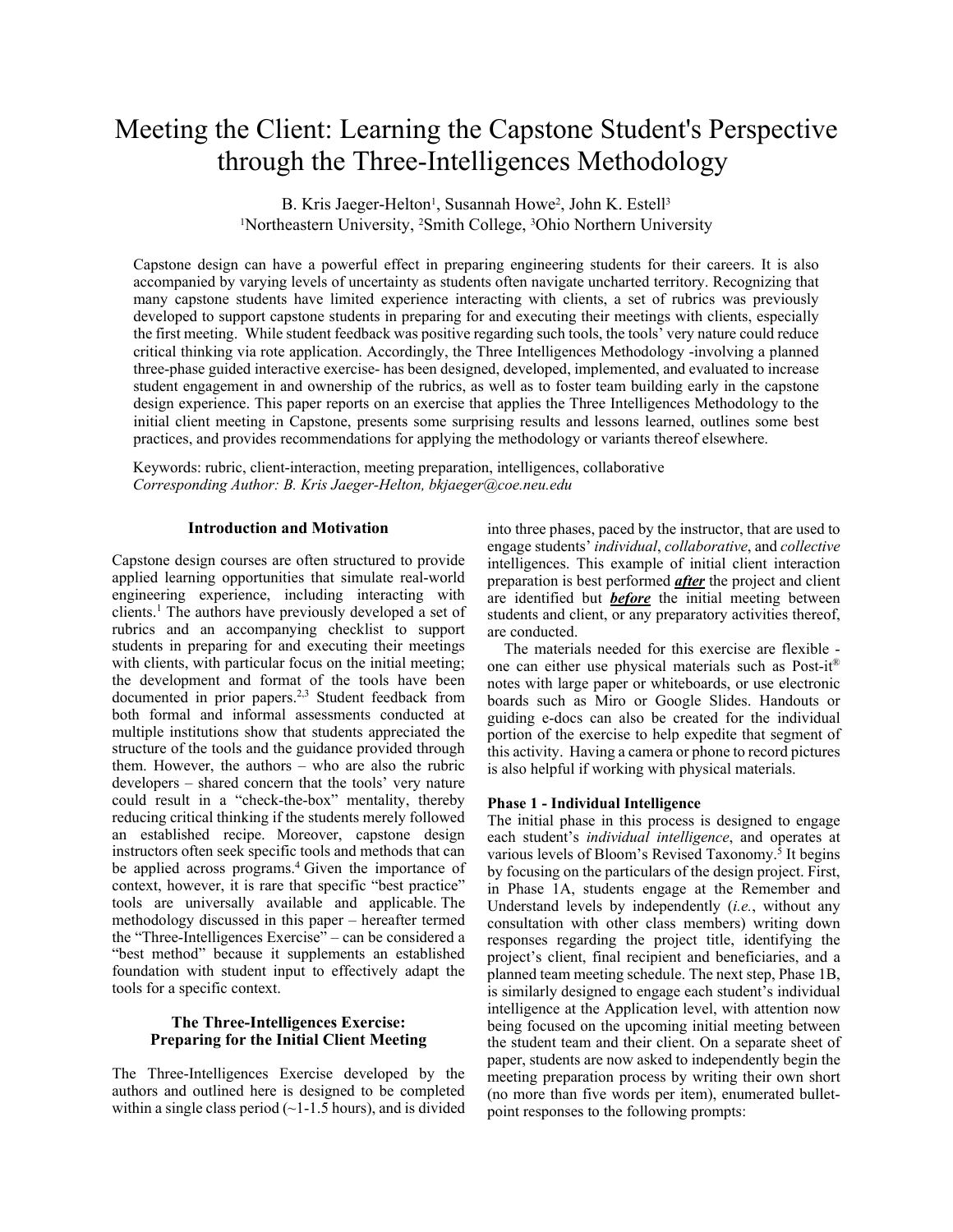- What tasks (minimum of five) must be done before meeting the client or sponsor?
- What agenda items would you plan to cover in the initial meeting with your client?
- What tasks will need to be done in terms of follow-up after the initial meeting?

The final step in the individual intelligence stage, Phase 1C, involves each student at the Analyze and Evaluate levels. This is done by asking them to reflect on the following prompts, still without any consultation with others:

- What three questions would you most like to have answered during the initial meeting?
- What three things would you do to be prepared and professional - for the initial meeting?
- What three qualities do you (individual or team) have to offer your client/sponsor that would please them?

#### **Phase 2 - Collaborative Intelligence**

At this stage of the exercise, students are asked to engage their collaborative intelligence by working together to identify their team findings from the second set of tasks above in 1B. Here, two different colors of sticky notes are needed. Students are instructed to use one color of notes to record any elements two or more members had in common, and a second color of notes to record the remaining items they deem appropriate for their project that were suggested by only one team member. When completed, these notes are then applied to an organizational background (such as a whiteboard or flipchart page) that starts with the project's title. It is broken down into three primary categories: Preparation/Before tasks, Agenda/During items, and Follow-up/After tasks. The final task of this phase engages the students at Bloom's Creative level in that they are now taking various elements and forming them into a functional whole.

#### **Phase 3 - Collective Intelligence**

While the task of preparing to meet with a client/sponsor is new to many, if not all, students, it is not a novel problem without a solution.<sup>6</sup> Here, the students are introduced to the concept of *collective intelligence*, which occurs when we allow ourselves to be informed by those who have previously addressed an issue or task by interacting with sources that are more experienced and more informed. At this critical juncture, the students are presented with the established Initial Meeting Student-Client Interaction Rubric<sup>2</sup>, (the "Rubric" - available at https://bit.ly/3sYIam9), designed through a validated, iterative, and interactive process that included input from capstone faculty and industrial advisors to capture what were considered to be key performance objectives to be attained before, during, and after a meeting.

The students are next asked to review the collective wisdom embodied within the document presented to them in light of their collaborative outlines. They then work at Bloom's Evaluating and Analyzing levels to identify new items based on their previous phases (or which naturally arise from the review) and add them to the list of sticky notes using the third color where they best fit. Following this set of additions, each team should discuss and rearrange the sets of notes into the most logical sequence for each section; additional items can be written directly onto the pad or in another color if desired. Once a steady state is reached, each team places their names somewhere on the resultant document and takes a photo of the results and submits it to the instructor or uploads it to a Learning Management site. Teams revisit the physical or digital poster to finalize the plan for the initial client meeting: the list of tasks to be performed before, during, and after the meeting can now be developed into a set of action items assigned to various members of the team. In addition, the agenda for the initial meeting can be further adjusted and transcribed into a more formal and structured document, which is then distributed to all team members, the capstone advisor, and potentially the client prior to the initial meeting.<br>The benefit of this three-phase process is that it allows

the capstone students to contribute their individual and collaborative intelligences to the collective intelligence along various vectors of diversity, including but not limited to life experiences, cultural view, specifics regarding the project, frames of thinking, and the needs of the client. Figure 1 shows a sample final in-class document with the multiple colors of Post-it® notes from one team. This will guide their client interactions.



**Figure 1 - Sample team documentation showing individual (pale yellow), collaborative (orange), and rubric-based collective (blue) contributions.**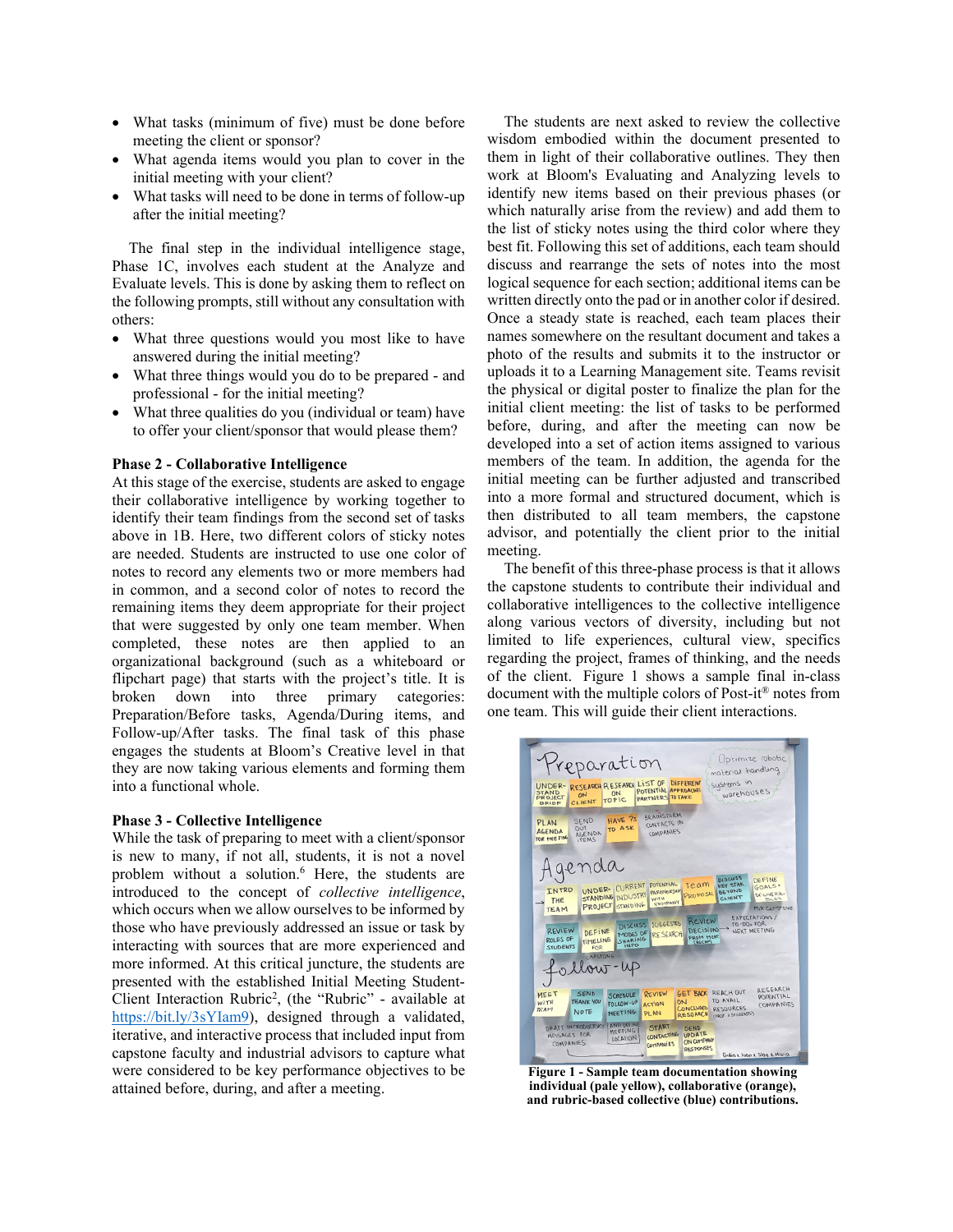# **Results and Discussion**

A Three-Intelligences Exercise was conducted with 22 capstone design teams across two capstone courses at Northeastern University and found that the elements on the teams' final documents fell into three primary categories. First, students independently identified elements that matched those already on the Rubric. Next, teams identified items from the Rubric that they had missed, choosing to add them during Phase 3 as fitting. Finally, teams listed items that were not found on the Rubric, thus providing important new insight and student perspective on preparing for the initial client meeting. Content analysis was conducted to establish common and categorical patterns among responses.<sup>7</sup>

#### **Top elements in common with the Rubric**.

A Kolomorogorov Smirnov test of homogeneity showed that the percentages of included elements was normally distributed across the teams, *N*=22, *p*=.026. On average, the teams included 38% of the applicable items on the Rubric, with the most common elements in common being 'sending the agenda' (68%) and 'researching company/client' (67%) *in advance of the meeting*, 'discussing needs and project context' (64%) and 'defining expectations and success factors' (64%) *during the meeting.* For *after the meeting*, 'articulating next steps' (68%) and 'sending a recap' (50%) were the top elements in common.

#### **Most missed elements from the Rubric.**

Certain items were on the Rubric that many teams tended to overlook originally (O=Original percentage) and then add in later during the collective phase after receiving the Rubric (A=Added percentage). These elements provided insight as to the students' areas of focus. Notable items with low representation by the teams were 'discussing key stakeholders and beneficiaries beyond the client' (O=14%, A=50%), 'researching competitors and similar organizations' (O=18%, A=41%), and 'addressing legal issues like IP, NDA, and HIPAA (O=4%, A=50%).

# **Elements** *not* **found on the Rubric that** *were* **included by students**.

This category is the most telling, valuable, and surprising aspect of the Three-Intelligences Exercise. Clear patterns emerged around several elements and activities that students had identified but were not listed on the Rubric. The profile of these items revealed areas of concern and the need for clarification on behalf of the capstone students, as summarized in focus areas below:

*Orientation* - Students wanted to establish identity and learn about the organization first-hand. Independent items included "Introduce ourselves and capabilities", "Tour facility", and "Observe operations".

*Initiative and Boundaries* - Students wanted to gauge the levels of freedom and trust afforded as well as any restrictions or limitations imposed. Topics included "Do we need to be onboarded?" and "Are we allowed to access the production area unsupervised?"

*Problem Overview* - Students wanted to understand current issues and challenges, prior solution efforts, and what constitutes a favorable future outcome. Items included "What is your biggest concern/pain point/unmet need?", "What have you tried in the past?", and "What does short and long-term success look like?"

*Technical Requirements* - Students wanted to identify the necessary expertise to acquire, allay concerns about access to data – or gain permission and ability to collect it as necessary. Comments included "Do we need to learn AnyLogic?", "How will we learn about the patient registration process?", "Will we be given historical data?", and "Will we be permitted to collect occurrence sampling data?"

Figure 2 shows the priorities of the various concerns across the four categories above using four distinct colors. Some are stratified by sub-areas of focus. Initiative and Boundaries are collapsed into a single data set below as many of the entries contained both aspects, questioning what is allowed/prohibited.



**Figure 2 - Items listed by student teams that were not explicitly on the established Rubric** 

**Multiple benefits of the Three Intelligences approach** As seen above, applying the Three-Intelligences Exercise to the initial client meeting helped students better prepare for their initial client interactions and helped frame high quality meetings. Equally important, and somewhat unexpectedly, the exercise also provided useful insights into student concerns and perspectives regarding the start of their projects, especially related to areas of student uncertainty, initiative, work boundaries, orientation with the client and organization, and required skill sets.